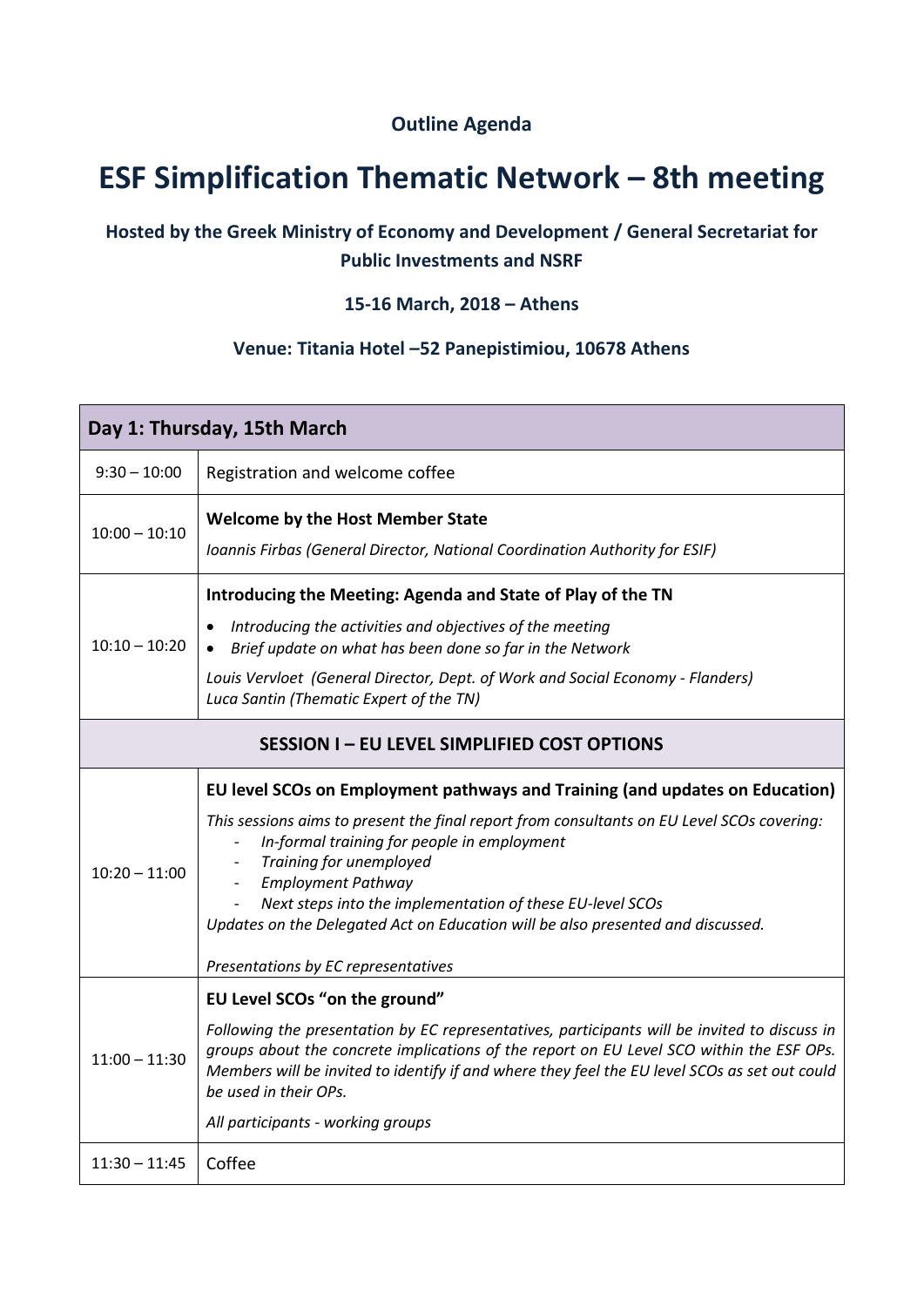| $11:45 - 13:00$           | EU Level SCOs "on the ground" (cont.)                                                                                                                                                                                                                  |  |
|---------------------------|--------------------------------------------------------------------------------------------------------------------------------------------------------------------------------------------------------------------------------------------------------|--|
|                           | The groups will report back in plenary. The implications identified by the groups will be<br>discussed to try ensure a wide and effective use of EU Level SCOs, taking into account the<br>actual hurdles and proposals pointed out by the TN Members. |  |
|                           | All participants - working groups & joint discussion                                                                                                                                                                                                   |  |
| $13:00 - 14:00$           | Sandwich lunch                                                                                                                                                                                                                                         |  |
| <b>SESSION II - AUDIT</b> |                                                                                                                                                                                                                                                        |  |
|                           | State of play, good practices and proposals                                                                                                                                                                                                            |  |
| $14:00 - 15:45$           | Capitalising on the good practices identified and discussed at the $6th$ meeting, participants<br>will be invited to discuss about:                                                                                                                    |  |
|                           | How to set up collaborative relationships between Managing Authorities and Audit<br><b>Authorities</b>                                                                                                                                                 |  |
|                           | What concrete options could be implemented to simplify the audit systems and<br>processes (e.g. what criteria for the concrete implementation of the single audit<br>principle)                                                                        |  |
|                           | Presentations and joint discussion                                                                                                                                                                                                                     |  |
| $15:45 - 16:00$           | Coffee                                                                                                                                                                                                                                                 |  |
| $16:00 - 17:00$           | <b>Organising the meeting with the Audit Authorities</b>                                                                                                                                                                                               |  |
|                           | Representatives from the national Audit Authorities would be invited to participate at the<br>$9th$ Meeting of the ESF Simplification TN.                                                                                                              |  |
|                           | Thus, this session aims to pave the way for the joint meeting by discussing on how to set<br>up and organise the event.                                                                                                                                |  |
|                           | Joint planning                                                                                                                                                                                                                                         |  |
| 19:30                     | <b>TN Dinner</b>                                                                                                                                                                                                                                       |  |